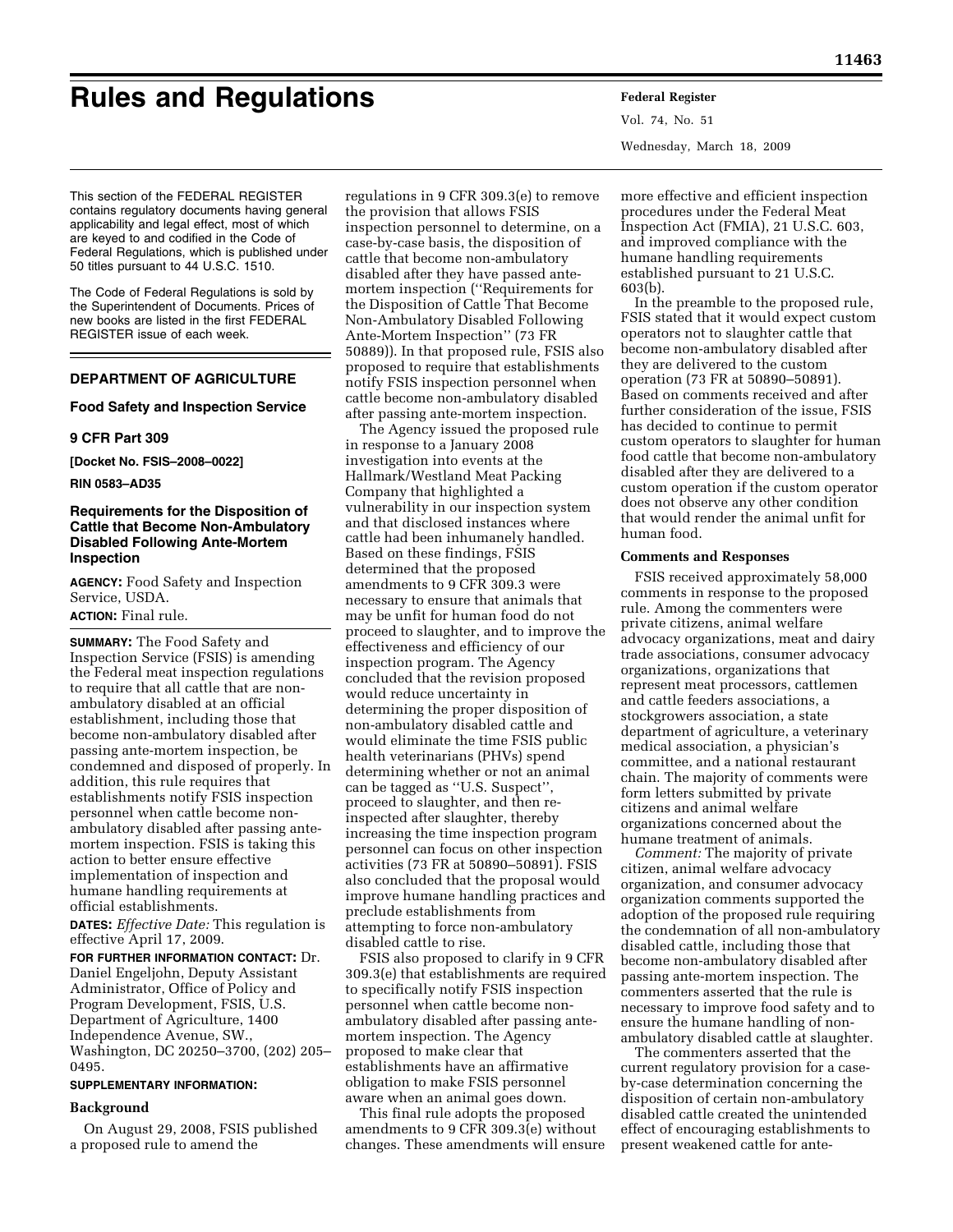mortem inspection. The commenters argued that this unintended circumstance encourages the abusive treatment of cattle.

*Response:* FSIS agrees with the commenters that this rule will foster more efficient and effective ante-mortem inspection procedures and better ensure compliance with humane handling requirements. FSIS also agrees with commenters that the rule is necessary to preclude establishments from attempting to force non-ambulatory disabled animals to rise for FSIS reinspection. The Agency also believes that it is important to clarify whether establishments must specifically notify FSIS when cattle become nonambulatory disabled after passing antemortem inspection to ensure that animals not eligible for slaughter do not enter the slaughter operation, and that they are properly and humanely handled and disposed of in accordance with regulatory requirements.

*Comment:* Several meat processor and cattlemen associations requested that the Agency reevaluate the decision regarding the custom slaughter exemption for personal use.

*Response:* After carefully considering this issue, the Agency has decided to continue to allow custom operators to slaughter for human food cattle that become non-ambulatory disabled after they are delivered to a custom slaughter facility if the operator does not observe any other condition that would render the animal unfit for human food. Cattle slaughtered under a custom exemption and the associated beef products are not sold in commerce to the public. Custom exempt product is required to be delivered to the owner of the livestock and only for the owner's personal use.

In addition, based upon the 2007 FSIS survey data discussed below, the Agency estimates that the number of animals that would become nonambulatory disabled after arriving at a custom operation is so small as to be de minimis.

*Comment:* Most of the private citizen, animal welfare advocacy organization, and consumer advocacy organization comments that supported the proposed prohibition on the slaughter of all nonambulatory disabled cattle requested that the Agency extend the ban to cover all livestock.

*Response:* The proposed rule addressed ante-mortem inspection and humane handling issues related to nonambulatory disabled cattle, not other livestock. This issue is outside the scope of this rulemaking. However, as the Agency has noted in a prior rulemaking (72 FR 38722), it plans to evaluate measures that may be necessary to

ensure the humane handling of livestock.

*Comment:* Most of the private citizen, animal welfare advocacy organization, and consumer advocacy organization comments that supported the ban on the slaughter of non-ambulatory disabled cattle requested that the Agency extend this prohibition to auction markets, stockyards, and transport vehicles.

*Response:* FSIS is making no changes based upon these comments. The Agency has jurisdiction only at official establishments. FSIS has no authority over the handling of cattle at auction markets, stockyards, or in transport vehicles before they reach official establishments.

*Comment:* Several of the private citizen, animal welfare advocacy organization, and consumer advocacy organization comments recommended that non-ambulatory disabled cattle be immediately euthanized. Several animal welfare advocacy organizations comments also recommended that FSIS take additional actions to ensure humane handling of livestock, including assigning more inspectors to enforce humane handling procedures, requiring video surveillance, and conducting undercover investigations.

*Response:* The Humane Methods of Slaughter Act of 1978 (HMSA) (Section 1901, 1902, and 1906) requires that livestock, including non-ambulatory disabled cattle, be humanely handled in connection with slaughter. Because the HMSA and regulations require that nonambulatory disabled cattle be humanely handled, FSIS has determined that it is not necessary to amend this regulation because humane handling requires that such cattle be promptly euthanized. FSIS does not believe that it is necessary to require video surveillance. FSIS has issued instructions to field personnel concerning humane handling requirements for non-ambulatory disabled livestock (Directive 6900.1). FSIS will revise instructions to the field and its operational procedures as necessary to implement this final rule to include consideration of an increase, when appropriate, in the number of humane handling verification activities that inspection program personnel perform.

*Comment:* Several industry commenters who supported the proposal recommended that FSIS make clear its procedure for determining when a bovine animal is nonambulatory disabled.

*Response:* FSIS determined that no additional changes to the regulations were necessary to address this comment. The regulations define nonambulatory disabled livestock, which

includes bovine, as, ''livestock that cannot rise from a recumbent position or cannot walk, including, but not limited to, those with broken appendages, severed tendons or ligaments, nerve paralysis, fractured vertebral column or metabolic conditions'' (9 CFR 309.2(b)).

FSIS Directive 6100.1 ''Ante-mortem Livestock Inspection'' and an associated ''Q and A'' document provide guidance to FSIS inspection personnel for determining whether an animal is nonambulatory disabled. FSIS PHVs are trained to determine when a bovine is unable to rise or unable to walk. FSIS will, of course, revise its directives as necessary to ensure implementation of this final rule.

*Comment:* Several industry commenters who opposed the proposed amendment stated that the current regulatory provision should remain unchanged, allowing cattle that become non-ambulatory disabled after passing ante-mortem inspection to be reevaluated by an FSIS PHV.

*Response:* FSIS disagrees with the comment. The events at the Hallmark/ Westland establishment demonstrate that FSIS inspection personnel are not always notified when cattle become non-ambulatory disabled after they pass ante-mortem inspection. Thus, under the former regulations, and specifically at Hallmark/Westland, non-ambulatory disabled cattle that had not consistently received proper and adequate antemortem inspection were slaughtered for human food. In addition, the events at Hallmark demonstrate that requiring reinspection of cattle that become nonambulatory disabled after ante-mortem inspection may have created an incentive for establishments to inhumanely attempt to force these animals to rise. Therefore, FSIS has determined that a change in the regulation is needed to ensure more effective and efficient implementation of inspection procedures and compliance with humane handling requirements at official establishments.

*Comment:* Several industry commenters opposed the proposed amendment because they believed that changing the regulation would be a significant expense for small and very small meat processors. However, the comments did not include any data to support this assertion. The commenters stated that having FSIS PHVs reevaluate the animal provides the establishments with the ability to salvage an animal that may have slipped and broken a leg, or temporarily became too exhausted to move to slaughter.

*Response:* As noted above, FSIS inspection personnel have not always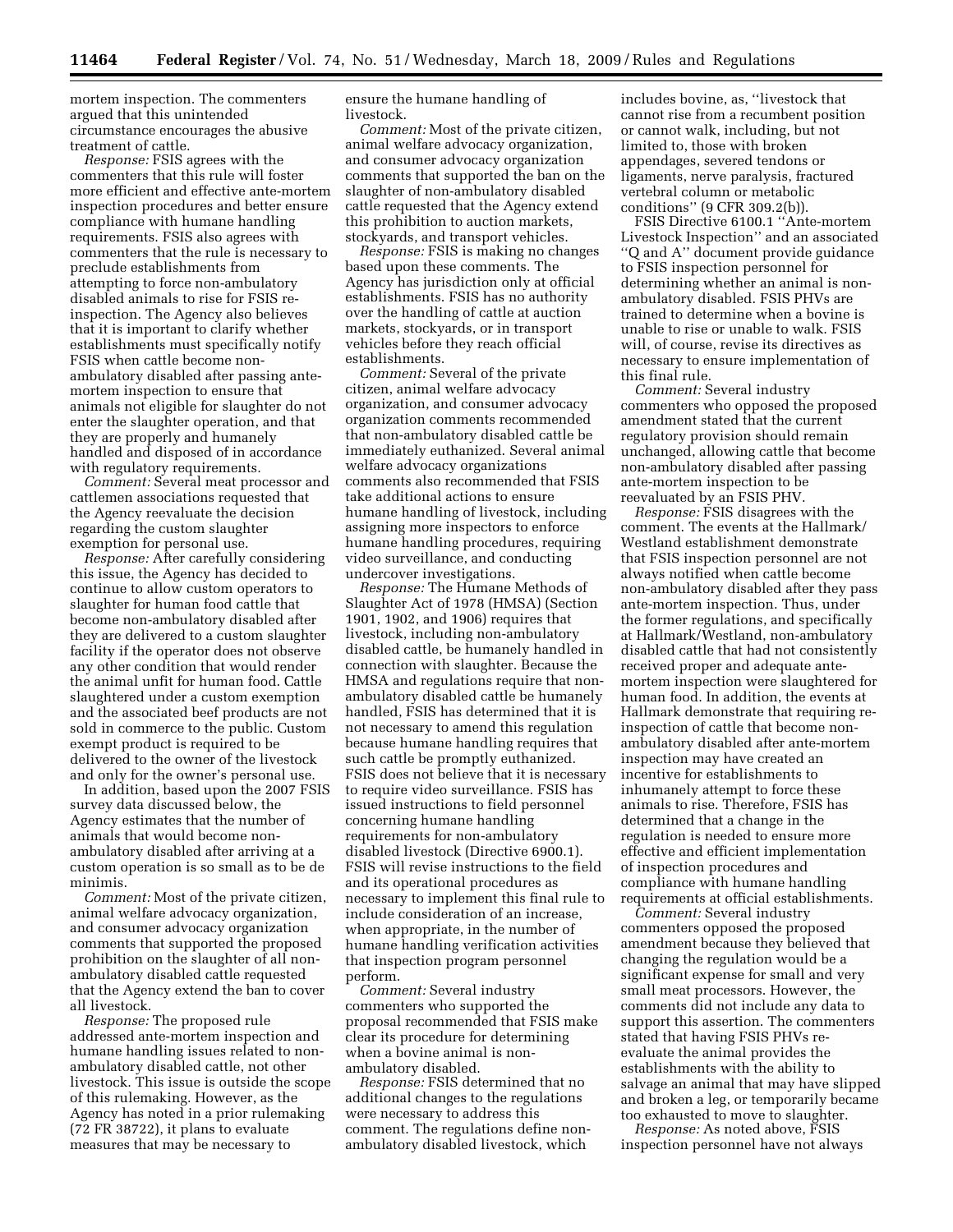been notified when cattle become nonambulatory disabled after they pass ante-mortem inspection. In addition, requiring re-inspection of cattle that become non-ambulatory disabled after ante-mortem inspection may have created an incentive for establishments to inhumanely attempt to force these animals to rise. Allowing this reinspection may have encouraged establishments or livestock producers to hold ill or injured cattle from slaughter longer in an attempt to allow them to sufficiently recover to pass the initial ante-mortem inspection before collapsing.

Further, the re-inspection rule may have provided an incentive for livestock producers to hold cattle until they were already weakened. Holding dairy cattle until they become exceptionally old or weak before sending them to slaughter allows producers to extract as much milk as possible in the hope that they are able to pass the initial ante-mortem inspection before going down. Sending such weakened cattle to slaughter increases the chances that they will go down and then be subjected to conditions that are inhumane. This revision of the rule removes the incentive to send such weakened cattle to slaughter and decreases the chances of inhumane conditions.

Therefore, the amendments in this rule are needed to ensure the effective implementation of ante-mortem inspection and humane handling requirements at all official establishments, including small or very small facilities. Also, as discussed below, the Agency's analysis of the estimated cost of this rule to small and very small establishments would be about \$883,500 to \$1,342,600 annually, which is insignificant compared to the value of their annual production of about \$8.4 billion. These commenters did not explain the basis for their assertion or offer alternative data demonstrating the inadequacy of the data used by the Agency to estimate the costs of this rule.

*Comment:* Several industry commenters who opposed the proposed amendment stated that the risk of BSE is very low because of interlocking safeguards that the U.S. has implemented, and that, thus, the change to current policies is unnecessary.

*Response:* This final rule may help to reinforce the existing prohibition on the slaughter of non-ambulatory disabled cattle by ensuring the humane disposition of such animals at official establishments. In addition, FSIS has concluded that this final rule will better ensure more efficient and effective implementation of inspection and

humane handling requirements at official establishments.

*Comment:* One industry commenter criticized the economic analysis because FSIS stated that it is difficult to estimate the passing-through of industry cost to consumers.

*Response:* FSIS calculated the cost impact using the best data that are available to the Agency, which includes both survey data and market data. The cost impact is at most 0.01% of small and very small establishments' annual production. Therefore, there is strong evidence for concluding that the cost of the rule is not significant. The costs that industry will pass through to consumers do not affect the total cost estimate. In the proposed and final Executive Order 12866 and Regulatory Flexibility Act analyses, FSIS recognizes that industry will pass some of its costs to consumers.

The commenter did not explain the basis for concluding that the data used by FSIS was inadequate. In addition, the Agency did not receive any data suggesting the cost estimates that it presented in the proposal were inaccurate. Therefore, the Agency is not revising its original cost estimates.

*Comment:* One meat association that supported the proposal stated that the Agency should make clear that the amendments in this final rule that prohibit the slaughter of nonambulatory disabled cattle, including those that become non-ambulatory disabled after passing ante-mortem inspection, do not affect the current regulatory provisions concerning the setting aside of non-ambulatory veal calves.

*Response:* The provisions of this final rule do not affect 9 CFR 309.13. Under the final rule, all non-ambulatory disabled cattle that are offered for slaughter, including non-ambulatory veal calves, must be condemned and disposed of in accordance with 9 CFR 309.13. Section 309.13 of 9 CFR applies after livestock, including veal calves, have been condemned. Among other provisions, 9 CFR 309.13(b) provides that veal calves that are unable to rise from a recumbent position and walk because they are tired or cold may be set apart and held for treatment but only under appropriate FSIS supervision.

*Comment:* One industry commenter requested that the Agency clarify that the prohibition of the slaughter of nonambulatory disabled cattle has no bearing on the stunning of some breeds in the outside pen prior to entering the slaughter facility.

*Response:* All cattle, regardless of the breed, are subject to ante-mortem inspection at official establishments. Some cattle breeds, such as Longhorns

and Watusis, are typically stunned in outside pens after ante-mortem inspection because the width of their horns prevents them from entering slaughter facilities. After stunning, these animals are then moved inside the facility. This proposed rule has no effect on this practice. However, if such cattle are non-ambulatory disabled, they cannot proceed to slaughter and must be condemned and properly disposed of.

#### **Executive Order 12988**

This final rule has been reviewed under the Executive Order 12988, Civil Justice Reform. Under this rule: (1) All State and local laws and regulations that are inconsistent with this rule will be preempted; (2) no retroactive effect will be given to this rule; and (3) no retroactive proceedings will be required before parties may file suit in court challenging this rule. Following the proposed rule, FSIS did not obtain any new data or receive specific comments concerning the effects of this rule that would lead FSIS to change its estimates in the proposed Executive Order 12866 and Regulatory Flexibility Act analysis. Therefore, the Executive Order 12866 and the Regulatory Flexibility Act analysis below are consistent with the analyses in the proposed rule (73 FR 50891).

## **Executive Order 12866 and the Regulatory Flexibility Act**

This rule was reviewed by the Office of Management and Budget under Executive Order 12866 and was determined to be significant.

This rule will require that all cattle that are non-ambulatory disabled at any time prior to slaughter in official establishments, including those that become non-ambulatory disabled after passing ante-mortem inspection, be condemned and disposed of properly. This rule is necessary to better ensure effective and efficient implementation of inspection procedures and of humane handling requirements.

#### **Cost of the Final Action**

Under this rule, the beef industry will lose the market value of certain nonambulatory disabled cattle that the establishments could have slaughtered for human food after the cattle passed the re-inspection. Based on the Agency's 2007 survey data, out of the approximately 33.7 million cattle slaughtered in 2007,<sup>1</sup> FSIS estimates that about 1,300 cattle—about 600 cull cattle (i.e., mostly cows and bulls) and

<sup>1</sup>FSIS Animal Disposition Reporting System (ADRS) database, 2007. Number does not include veal calves or other calves.